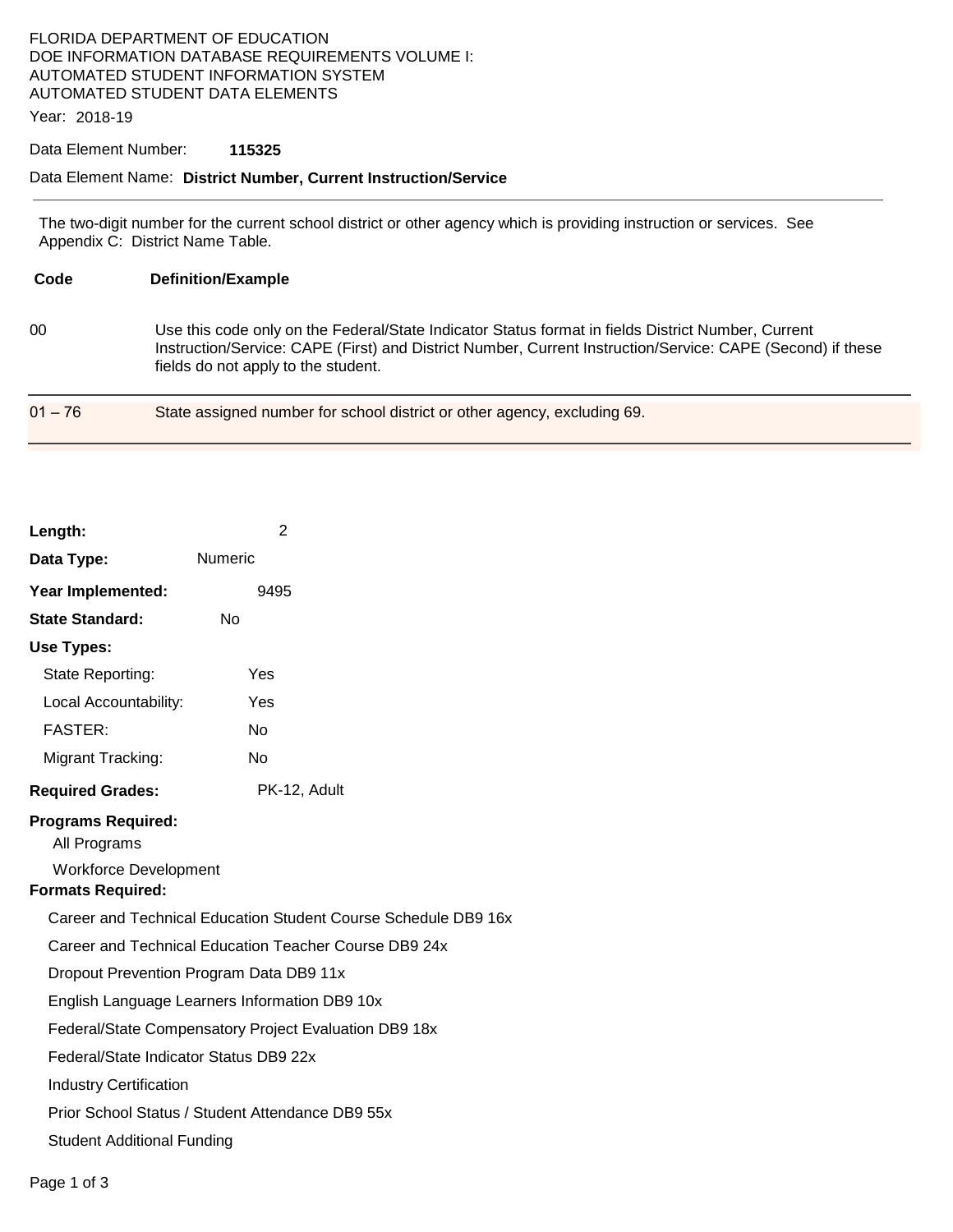#### Data Element Name: **District Number, Current Instruction/Service**

Student Course Schedule DB9 14x

Student Demographic Information DB9 13x

Student Transportation DB9 56x

Teacher Course DB9 15x

WDIS Adult General Education Student Course DB9 48x

WDIS Adult General Education Test Record DB9 62x

WDIS Career and Technical Education Student Course Schedule DB9 47x

WDIS Student Demographic Information DB9 46x

WDIS Student End of Term Status DB9 50x

WDIS Supplemental Information DB9 60x

WDIS Teacher Course DB9 49x

### **Surveys Required:**

| Survey 8            | Yes |
|---------------------|-----|
| Survey 1            | Yes |
| Survey 2            | Yes |
| Survey 3            | Yes |
| Survey 4            | Yes |
| Survey 5            | Yes |
| Survey <sub>6</sub> | Yes |
| Survey 9            | Yes |
| Survey F            | Yes |
| Survey W            | Yes |
| Survey S            | Yes |
| Survey G            | Yes |
| Survey X            | Yes |

### **Appendixes:**

Appendix C: District Name Table

### **Description of Changes:**

| 7/1/2015 Surveys Required  | Survey 7 Removed from Required Surveys                       |
|----------------------------|--------------------------------------------------------------|
| 2/16/2015 Formats Required | <b>Added Industry Certification Format</b>                   |
| 7/1/2013 Formats Required  | Added ELL and Student Additional Funding formats. Also Prior |
|                            | School Status/Student Attendance format                      |